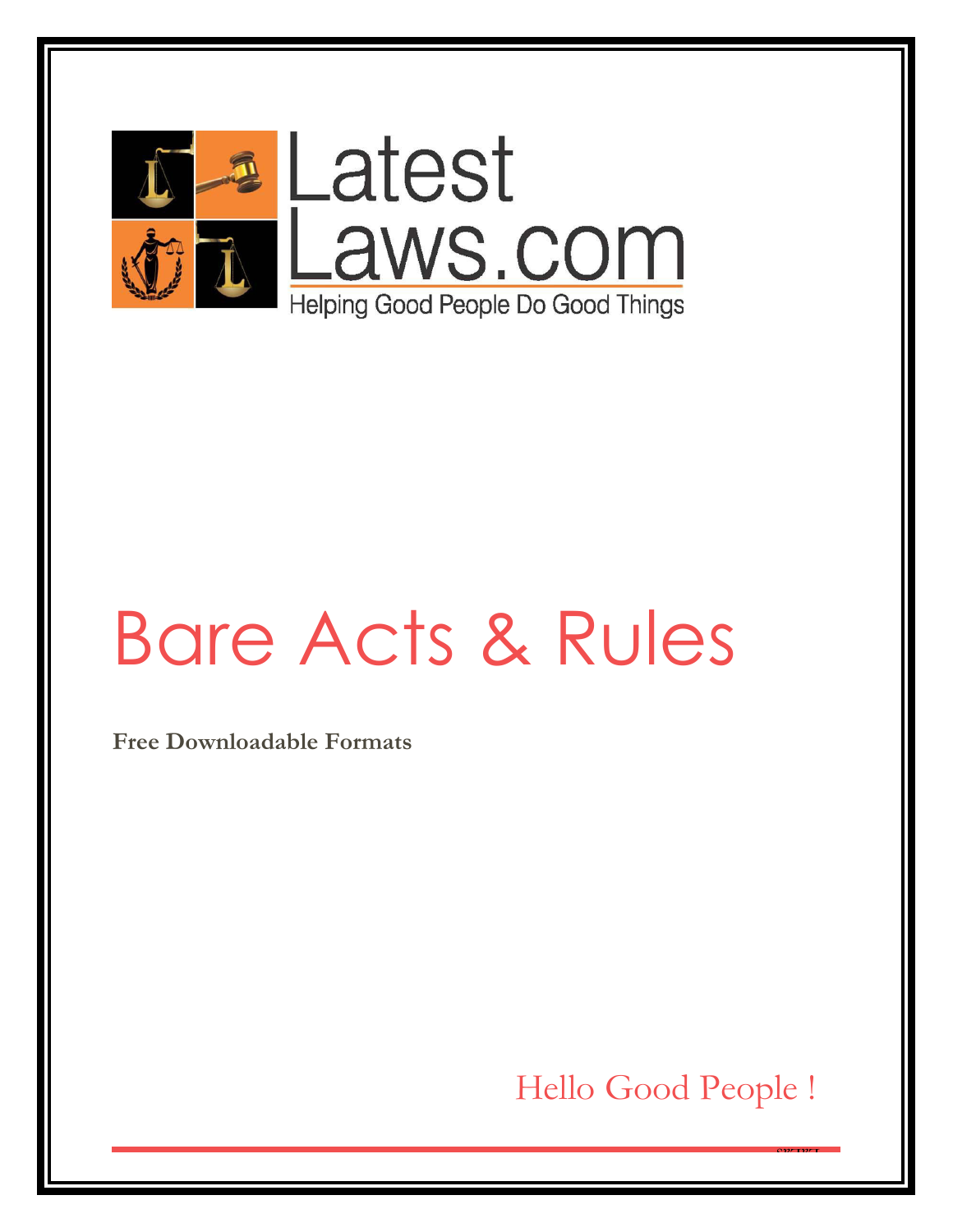# **The Goa, Daman and Diu Diseases of Animals Act, 1974**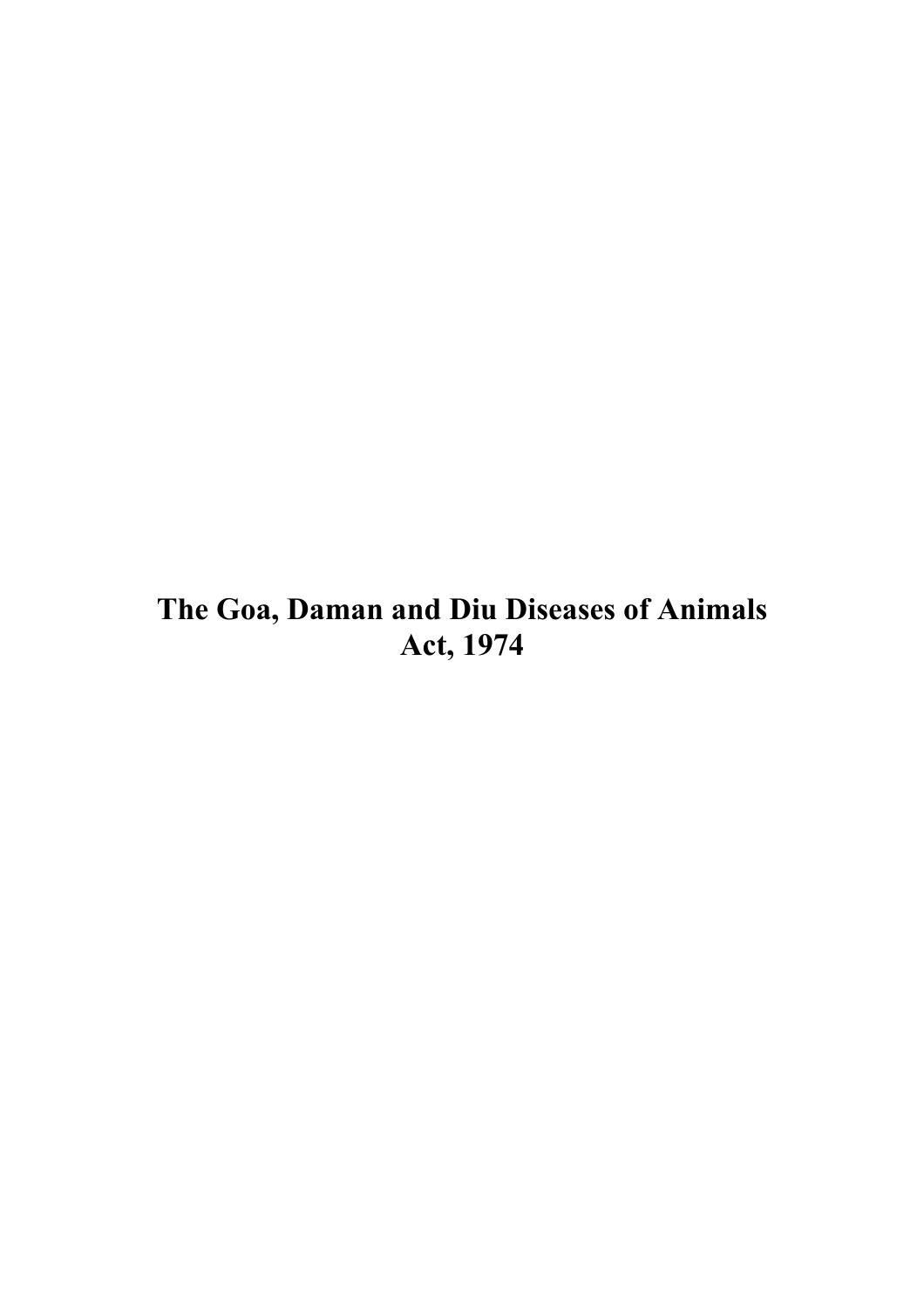# **The Goa, Daman and Diu Diseases of Animals Act, 1974**

**The Goa, Daman and Diu Diseases of Animals Act, 1974 (Act No. 9 of 1974)** published in the Official Gazette, Series I No. 11 dated  $13<sup>th</sup>$  June 1974 and sections 2 and  $\overline{5}$  shall came into force at once i.e.  $3<sup>rd</sup>$  June 1974.

| $\mathbf{1}$            | Short title, extent and commencement                               | 19 | Duty of certain persons to report scheduled               |
|-------------------------|--------------------------------------------------------------------|----|-----------------------------------------------------------|
| $\boldsymbol{2}$        | <b>Definitions</b>                                                 |    | diseases                                                  |
| $\overline{\mathbf{3}}$ | <b>Appointment of Veterinary Surgeons and</b><br><b>Inspectors</b> | 20 | Duty of person in-charge to isolate infected<br>animals   |
| $\overline{\mathbf{4}}$ | Veterinary Surgeons and Inspectors to be<br><b>Public Servants</b> | 21 | <b>Keeping or grazing infective animals</b><br>prohibited |
| 5                       | <b>Eradication of Diseases in certain areas</b>                    | 22 | Bringing of infective animals in market,                  |
| 6                       | Power to prohibit or regulate import, export                       |    | etc. prohibited                                           |
|                         | or transport of, holding of markets, fairs etc.                    | 23 | Placing of carcass of infective animals in                |
|                         | and traffic in infective animals etc.                              |    | river, etc. prohibited                                    |
| 7                       | <b>Establishment of quarantine stations</b>                        | 24 | Disinterring without lawful authority,                    |
| 8                       | Power to isolate infective animals and their                       |    | carcass of animal prohibited                              |
|                         | examination                                                        | 25 | Powers of entry and inspection                            |
| 9                       | Power of Veterinary Surgeon to examine                             | 26 | Enforcement of orders and recovery of                     |
|                         | animals                                                            |    | expenses                                                  |
| 10                      | <b>Compensation for animals destroyed</b>                          | 27 | Power of Inspector to decide whether or                   |
| 11                      | Declaration of private infected places and                         |    | not animal is infective                                   |
|                         | examination of such places by Veterinary                           | 28 | Penalties                                                 |
|                         | <b>Surgeons</b>                                                    | 29 | Penalty for placing carcass of infective                  |
| 12                      | Declaration of public infected places                              |    | animals in river etc.                                     |
| 13                      | <b>Power of Government to declare infected</b>                     | 30 | Penalty for vexatious entry, inspection and               |
|                         | areas                                                              |    | seizure                                                   |
| 14                      | Removal of animals and other things from                           | 31 | Officers bound to assist Inspectors and                   |
|                         | infected area or place prohibited without                          |    | <b>Veterinary Surgeon</b>                                 |
|                         | licence                                                            | 32 | Powers of arrest and seizure                              |
| 15                      | Power to require animals etc. to be brought<br>to infected areas   | 33 | Jurisdiction of Magistrate                                |
| 16                      |                                                                    | 34 | Bar of claim to compensation                              |
|                         | Cleansing and disinfection of vessels and<br>vehicles              | 35 | Officers to act subject to orders of the                  |
| 17                      | Power to require disinfection of infected                          |    | Government                                                |
|                         | premises, vessels or vehicles                                      | 36 | Protection of action taken under this Act                 |
| 18                      | Power to Veterinary Surgeon to hold post                           | 37 | <b>Power to make Rules</b>                                |
|                         | mortem                                                             | 38 | Power of Government to add to schedule                    |
|                         |                                                                    |    |                                                           |

## **Arrangement of Sections**

# **GOVERNMENT OF GOA, DAMAN AND DIU**

# **Law and Judiciary Department**

## — **Notification**

#### LD/Bill/15/74

The following Act passed by the Legislative Assembly of Goa, Daman and Diu which received the assent of the Administrator of Goa, Daman and Diu on 3rd June, 1974 is hereby published for general information.

*M. S. Borkar*, Under Secretary (Law).

Panaji, 5th June, 1974.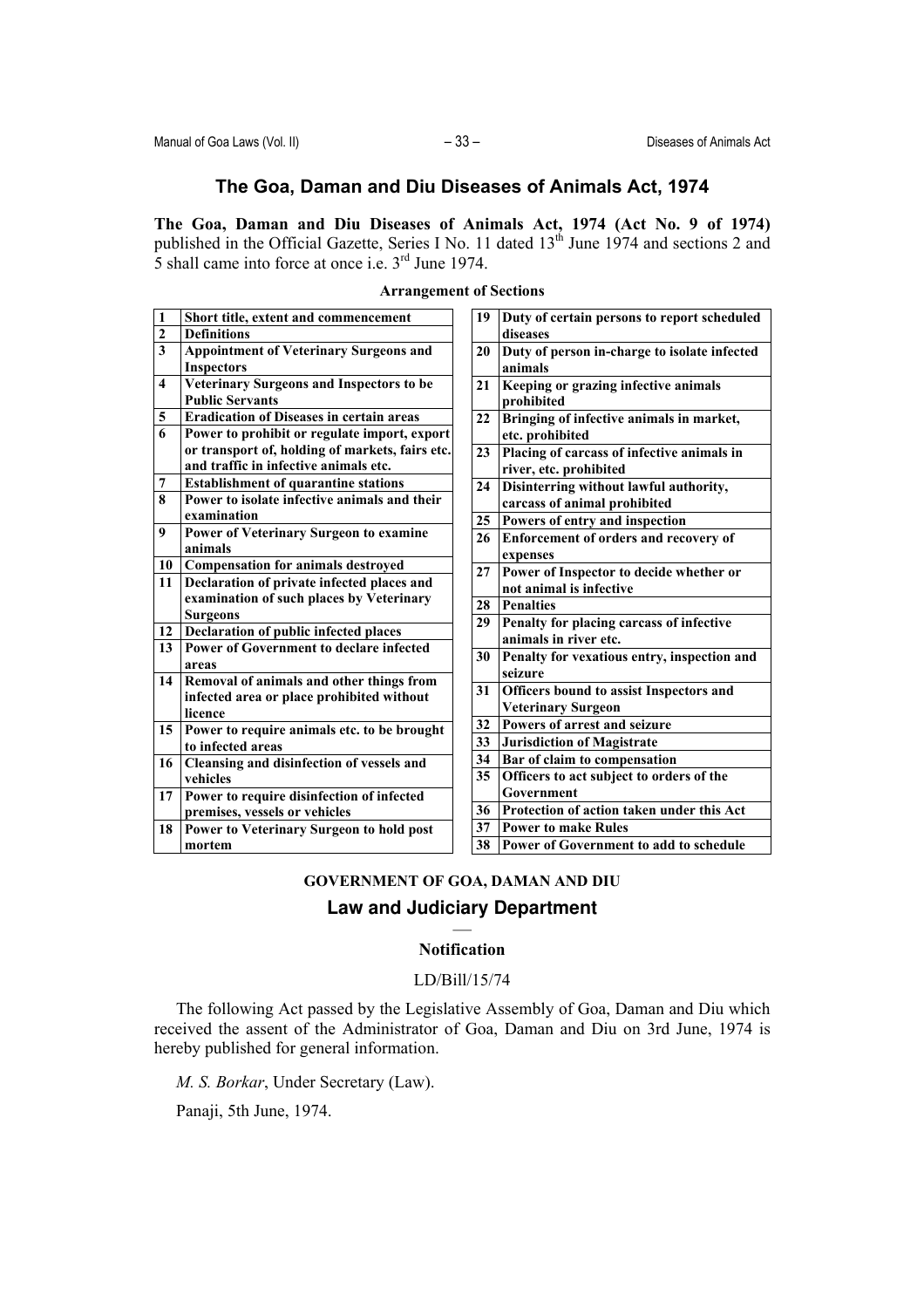# **The Goa, Daman and Diu Diseases of Animals Act, 1974**

(Act No. 9 of 1974) [3rd June, 1974]

*An Act to provide for the eradication, prevention and control of diseases affecting animals.* 

Be it enacted by the Legislative Assembly of Goa, Daman and Diu in the Twenty-fifth Year of the Republic of India as follows:

#### PART I

#### **Preliminary**

**1. Short title, extent and commencement.—** (1) This Act shall be called the Goa, Daman and Diu Diseases of Animals Act, 1974.

(2) It shall extent to the whole of the Union territory of Goa, Daman and Diu.

 (3) This section, section 2 and section 5 shall come into force at once. The Government may, from time to time, by notification in the Official Gazette, direct that all or any of the remaining provisions of this Act shall come into force in such area in respect of such scheduled disease and on such date as may be specified in the notification and may, by similar notification, direct that such provisions shall cease to be in force in any area from such date as may be specified therein.

**2. Definitions.—** In this Act, unless the context otherwise requires.—

(a) "animal" means any domesticated animal or bird, or any animal or bird kept in confinement;

(b) "export" means to take out of the Union territory, otherwise than across a customs frontier;

(c) "Government" means the Government of Goa, Daman and Diu;

(d) "import" means to bring into the Union territory, otherwise than across a customs frontier;

(e) "infective animal" means an animal which is affected with a scheduled disease or has recently been in contact with or in close proximity to an animal so affected;

(f) "Inspector" means an Inspector appointed under section 3;

(g) "prescribed" means prescribed by rules;

(h) "rules" means rules made under section 37;

(i) "scheduled disease" means any disease specified in the schedule;

(j) "transport" means to remove to one place from another place within the Union territory;

(k) "Union territory" means Union territory of Goa, Daman and Diu;

(l) "Veterinary Surgeon" means the Veterinary Surgeon appointed under section 3.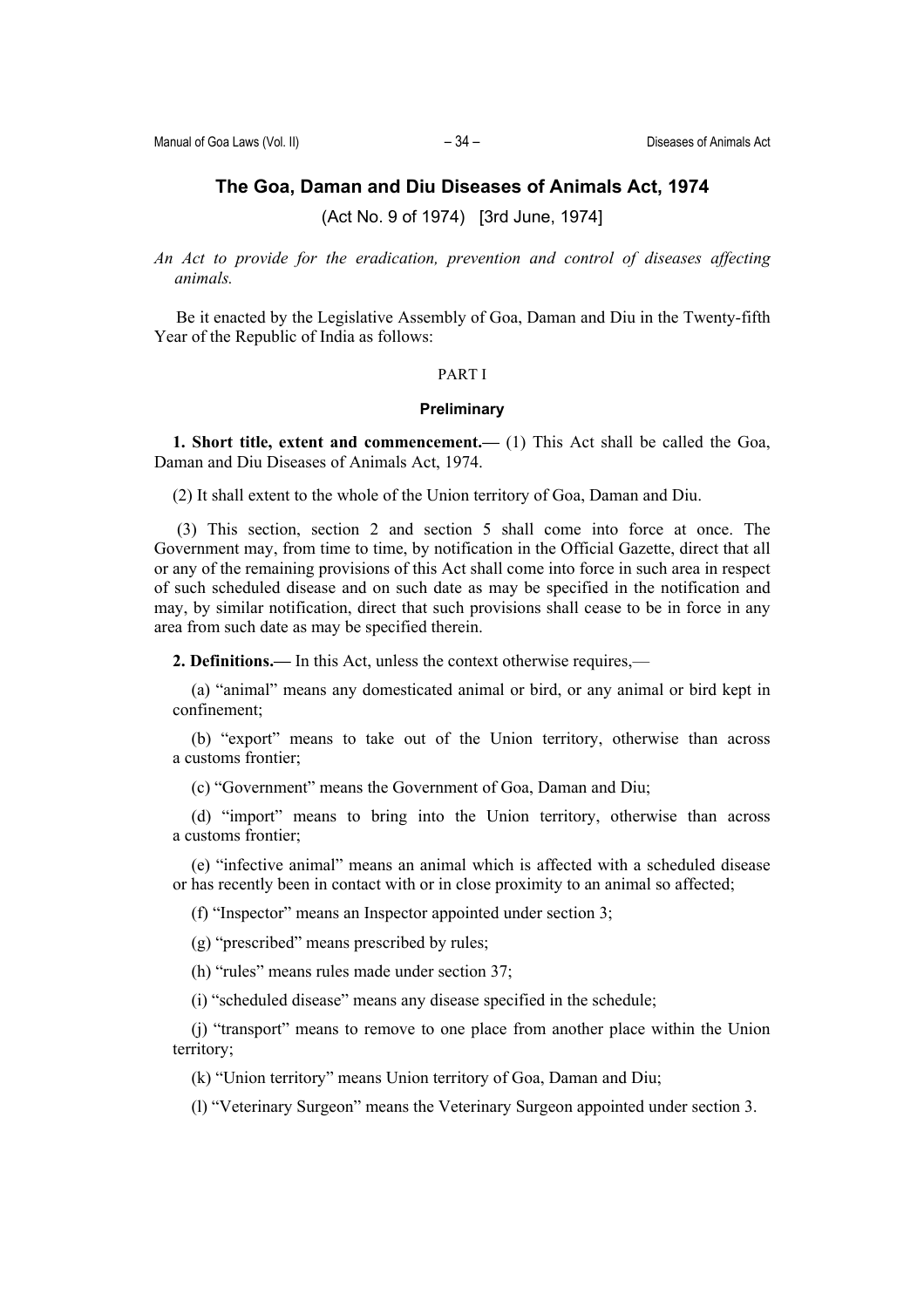**3. Appointment of Veterinary Surgeons and Inspectors.—** (1) The Government may, by notification in the Official Gazette, appoint requisite number of persons to be Veterinary Surgeons for the purpose of this Act for the whole of the Union territory.

(2) The Government may, by notification in the Official Gazette, appoint requisite number of persons to be Inspectors for all or any of the purposes of this Act and specify the area within which he shall exercise the powers and perform the duties of an Inspector under this Act.

(3) A Veterinary Surgeon may exercise all the powers which an Inspector shall exercise under this Act, in addition to his powers as Veterinary Surgeon.

**4. Veterinary Surgeons and Inspectors to be public servants.—** Veterinary Surgeons and Inspectors appointed under this Act shall be deemed to be public servants within the meaning of section 21 of the Indian Penal Code, 1860 (XLV of 1860).

#### PART II

#### **Eradication, Prevention and Control of Scheduled Diseases**

**5. Eradication of diseases in certain areas.—** (1) The Government, with the object of eradicating as far as practicable any scheduled diseases, may, by notification in the Official Gazette—

(a) declare any local area to be an eradication area, and thereupon in such area any class or classes of animals specified in the notification shall be liable to be immunized in the manner described in the notification, and shall also for the purposes of identification be marked in the prescribed manner; and

(b) prohibit or regulate the movement of any class or classes of animals into, or out of, or within, any local area which is for the time being declared to be an eradication area.

(2) For the purpose of immunizing any animal as provided in sub-section (1) the Veterinary Surgeon or Inspector may, by notice in writing served on any person, or published in any such local area or part thereof, in the manner prescribed, require any person or all persons, as the case may be, who own or are in charge of any such animal to produce the animal for immunization and marking at such time and place as is specified in the notice, and thereupon the person, or all persons, to whom the notice refers shall comply with the requisition, and shall also give all reasonable facilities and assistance for carrying out the immunization and marking:

Provided that, on an application made by the owner, or any person having charge of any animal required to be immunized and marked, the Veterinary Surgeon or Inspector may, for good and sufficient reason, exempt any animal from such immunization or marking and he shall, if so requested, furnish in writing to the owner, or person in charge of such animal, the reason for such exemption.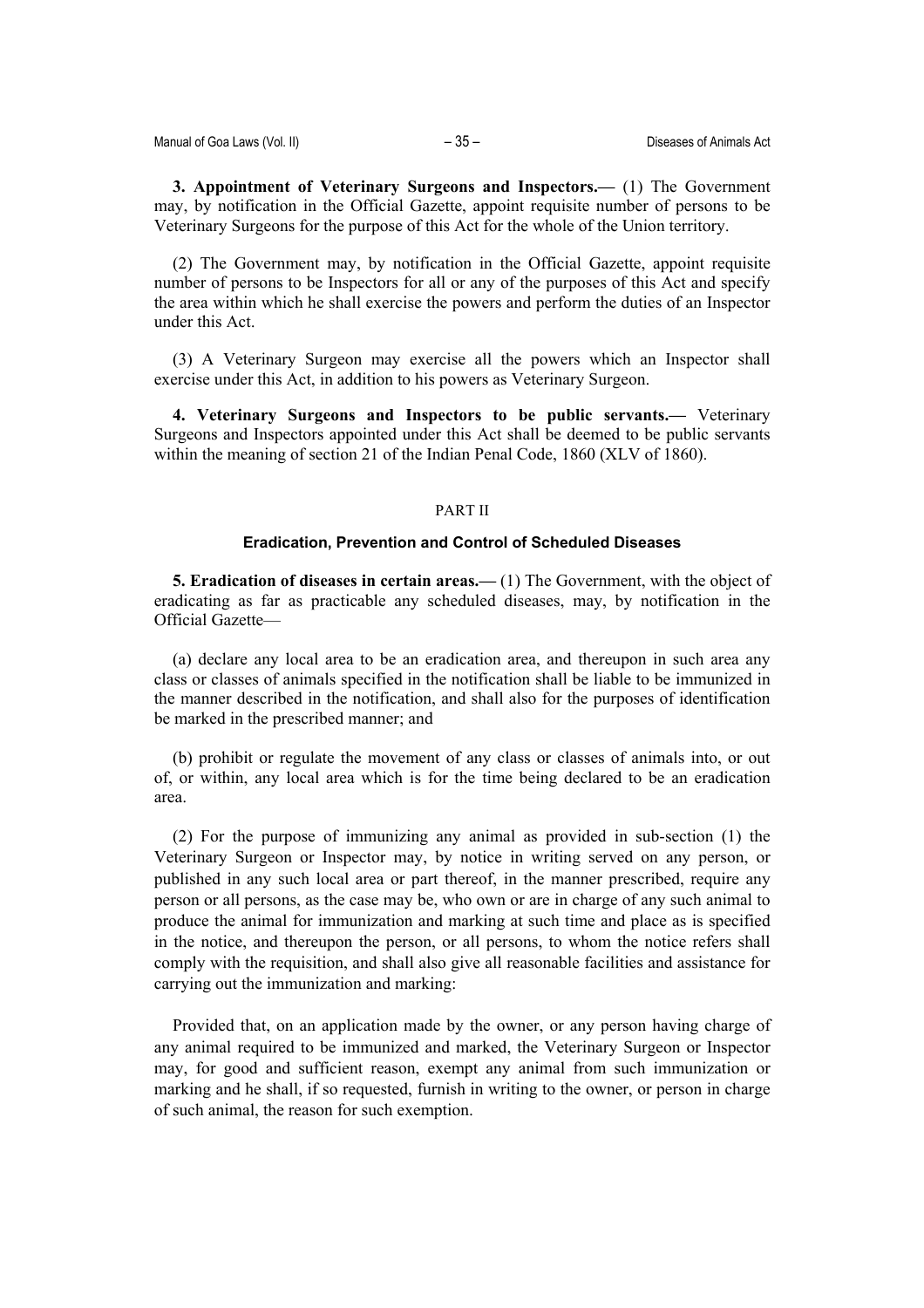**Explanation.—** "Immunization" for the purpose of this section means treatment with serum, or with both vaccine and serum.

**6. Power to prohibit or regulate import, export or transport of, holding of markets, fairs etc. and traffic in infective animals etc.—** (1) The Government may, for the purpose of preventing the outbreak or spread of any scheduled disease, by notification in the Official Gazette, prohibit, control or regulate in such manner and to such extent as it may think fit;

(a) the import, export or transport of any animals or the carcasses thereof, or of any part of animals or carcasses thereof or of any fodder, bedding or other thing used in connection with animals, which may, in the opinion of the Government, carry infection, or

(b) the holding of animal markets, animal fairs, animal exhibitions or other concentration of animals in any specified area,

(c) the sale or other dealings in, infective animal or the carcasses of animals, which at the time of their death were infective, or any fodder, bedding or other thing used in connection with such animals which may, in the opinion of the Government, carry infection.

(2) The Government may, by notification in the Official Gazette, specify the season or seasons during which and the route or routes by which animals may be imported into the Union territory, and no person shall import animals into the Union territory otherwise than during the season and by the route so appointed.

**7. Establishment of quarantine stations.—** (1) The Government may establish quarantine station for the inspection and detention of animals along the route appointed under sub-section (2) of section 6.

(2) All animals inspected or detained at a quarantine station shall be liable—

(a) to be vaccinated against any scheduled disease if in the opinion of the officer in charge of such station it is necessary to do so; and

(b) to be marked in the prescribed manner.

(3) The period of detention of animals at a quarantine station for the purpose of inspection, vaccination and marking shall be such as may be prescribed.

(4) The animals detained at a quarantine station shall remain under the care of the person in charge who shall be responsible for their feeding and upkeep and for the payment of such fee for their vaccination and marking as may be prescribed.

(5) The officer in charge of the quarantine station shall, at the time of release of an animal from the station, grant in such form as may be prescribed a permit to the person in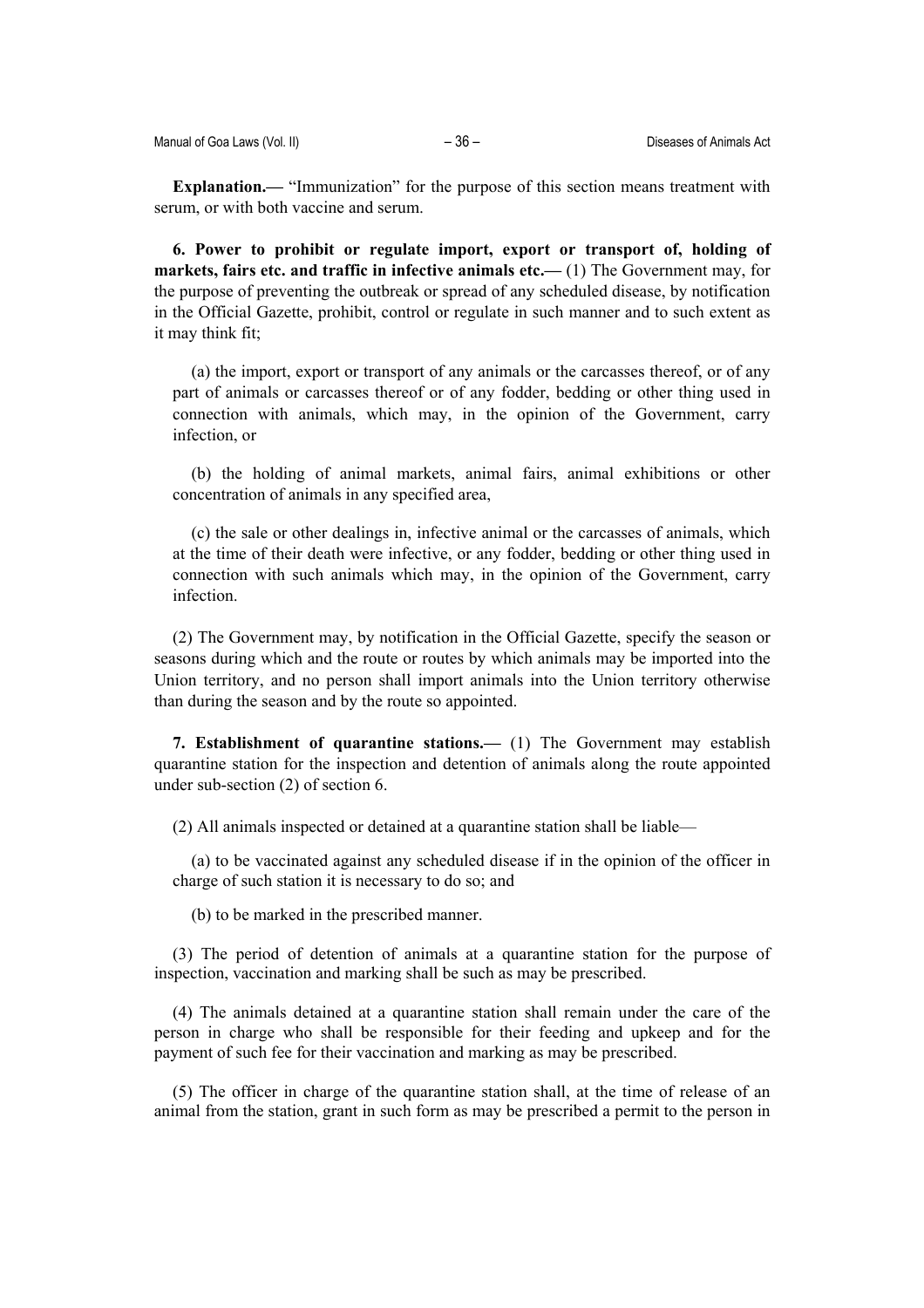charge of the animal and such person shall, while in charge of the animal, produce it whenever required to do so by an Inspector or a Police Officer.

**8. Power to isolate infective animals and their examination.—** (1) Where an Inspector has reason to believe that any animal is infective he may, by order in writing, direct the owner or person in charge of such animal to keep it where it is for the time being or to remove it or allow it to be removed to such place of isolation or segregation as may be specified in the order:

Provided that where there is no person in charge of the animal and the owner is unknown, or where the order cannot be communicated to the owner of the animal without undue delay or where the person in charge of the animal refuses to comply with the order under this sub-section, the Inspector may seize the animal and remove it to a place of isolation or segregation.

(2) The Inspector shall forthwith report to the Veterinary Surgeon every order or seizure under sub-section (1).

**9. Power of Veterinary Surgeon to examine animals.—** (1) On receipt of a report under sub-section (2) of section 8 the Veterinary Surgeon shall, as soon as practicable, examine the animal and all animals with which it has been in contact or which it has been in close proximity, and for this purpose may submit an animal to any prescribed test.

(2) If after such examination the Veterinary Surgeon,—

(a) is of opinion that any animal is not infective, the Inspector shall forthwith return it to the person, who, in his opinion, is entitled to its possession:

Provided that where such person cannot, in the opinion of the Inspector, be found after reasonable inquiry, he shall send the animal to the nearest cattle pound or deal with it in such other manner as may be prescribed.

(b) certifies in writing that any animal is affected with a scheduled disease the Inspector shall destroy the animal, or deal with it in such other manner as may be prescribed, or

(c) certifies in writing that any animal is infective, though not diseased, the animal shall be dealt with in such manner as may be prescribed.

(3) The decision of the Veterinary Surgeon whether any animal has been in contact with or in close proximity to an animal suspected to be affected with a scheduled disease shall be final.

**10. Compensation for animals destroyed.—** (1) The owner of an animal destroyed under sub-section (2) of section 9 may be paid such compensation as shall be determined in the manner prescribed:

Provided that no compensation shall be paid —

(i) to any person convicted of any offence punishable under this Act committed in respect of such animal; or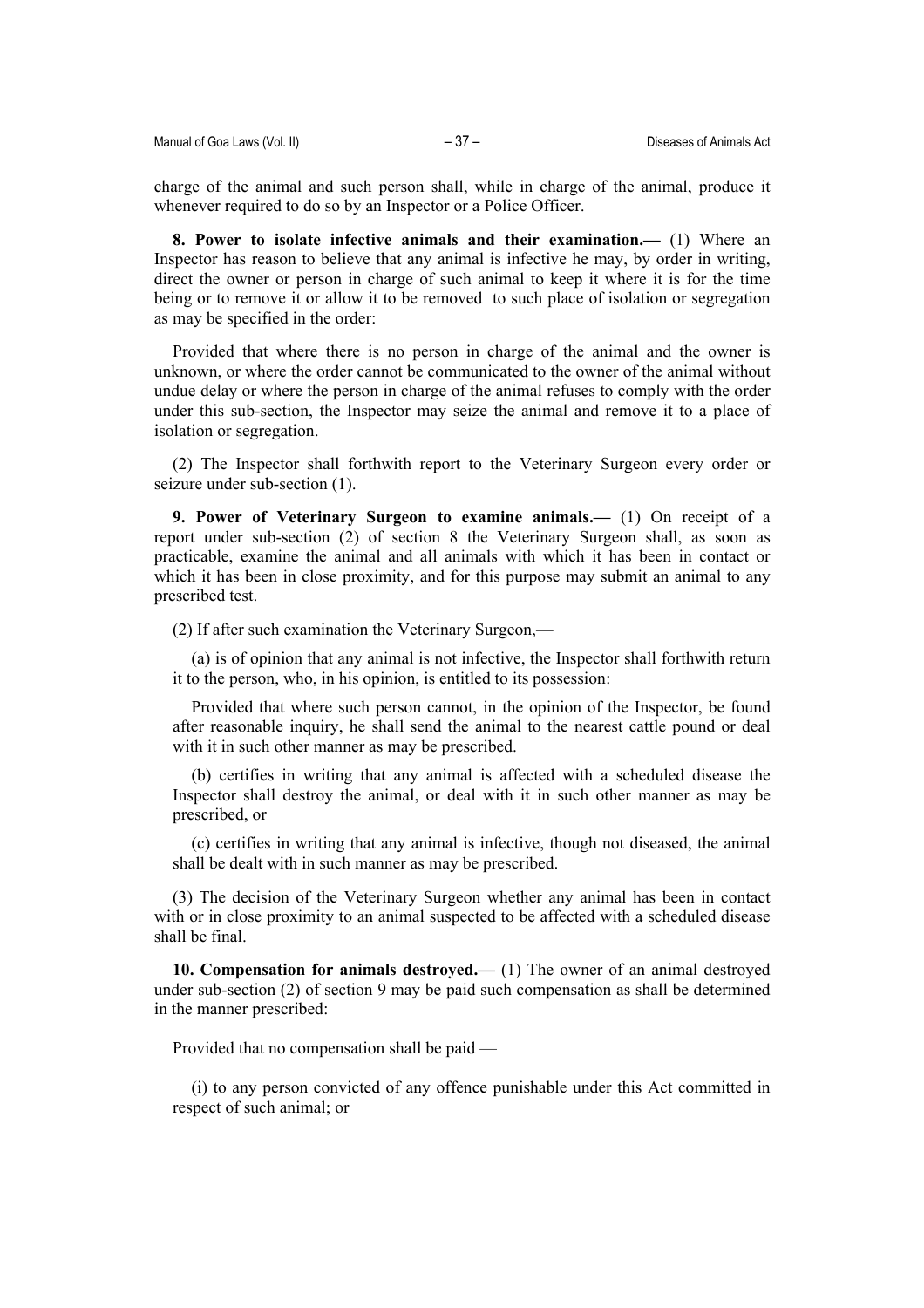(ii) in respect of any animal which, when it was imported, was affected with a scheduled disease on account of which it was destroyed.

(2) The decision under sub-section (1) regarding the right of a person to be paid any compensation or the amount of such compensation shall be final.

**11. Declaration of private infected places and examination of such places by Veterinary Surgeon.—** (1) If an Inspector has reason to believe that an infective animal is kept on any land, or in any building or other place, he shall, forthwith, by order in writing, declare such land, building or place to be an infected place. The Inspector shall deliver a copy of the order to the owner, occupier or person in charge of the infected place and report his action to the Veterinary Surgeon:

Provided that nothing in this sub-section shall apply to any place which is owned by or is under the control or management of, any local authority or a railway administration or a port authority and in which animals are kept temporarily for purposes of sale or exhibition or while in transit.

(2) On receipt of a report under sub-section (1), the Veterinary Surgeon shall, as soon as practicable, examine the infected place and the animals kept therein. After such examination, he shall either confirm or cancel the order passed by the Inspector.

(3) If the Veterinary Surgeon confirms the order passed by the Inspector, he may declare all places in which animals are kept, temporarily or otherwise, within a radius not exceeding one mile from the infected place, to be infected places. The Veterinary Surgeon shall give a written notice of such declaration to the owners, occupiers or persons in charge of such places. The Veterinary Surgeon shall thereafter report the action taken by him under this section to the Government.

(4) If the Veterinary Surgeon cancels the order passed by the Inspector, the place specified in such order shall cease to be an infected place and the Inspector shall give notice accordingly to the owner, occupier or person in charge of such place.

**12. Declaration of public infected places.—** (1) Where the Veterinary Surgeon has reason to believe that an infective animal is or has been kept in any place which is owned by or is under the control or management of any local authority or railway administration or a port authority and in which animals are kept temporarily for purposes of sale or exhibition or while in transit, he may, by order in writing, declare such place to be an infected place.

(2) The Veterinary Surgeon shall —

(a) cause a copy of the order passed by him under sub-section (1) to be exhibited prominently in the infected place in the regional language of the locality;

 (b) cause a copy of such order to be delivered at the office of the local authority or to the station master of the nearest railway station or to the officer in charge of the port or in charge of a shipping office at such port, as the case may be;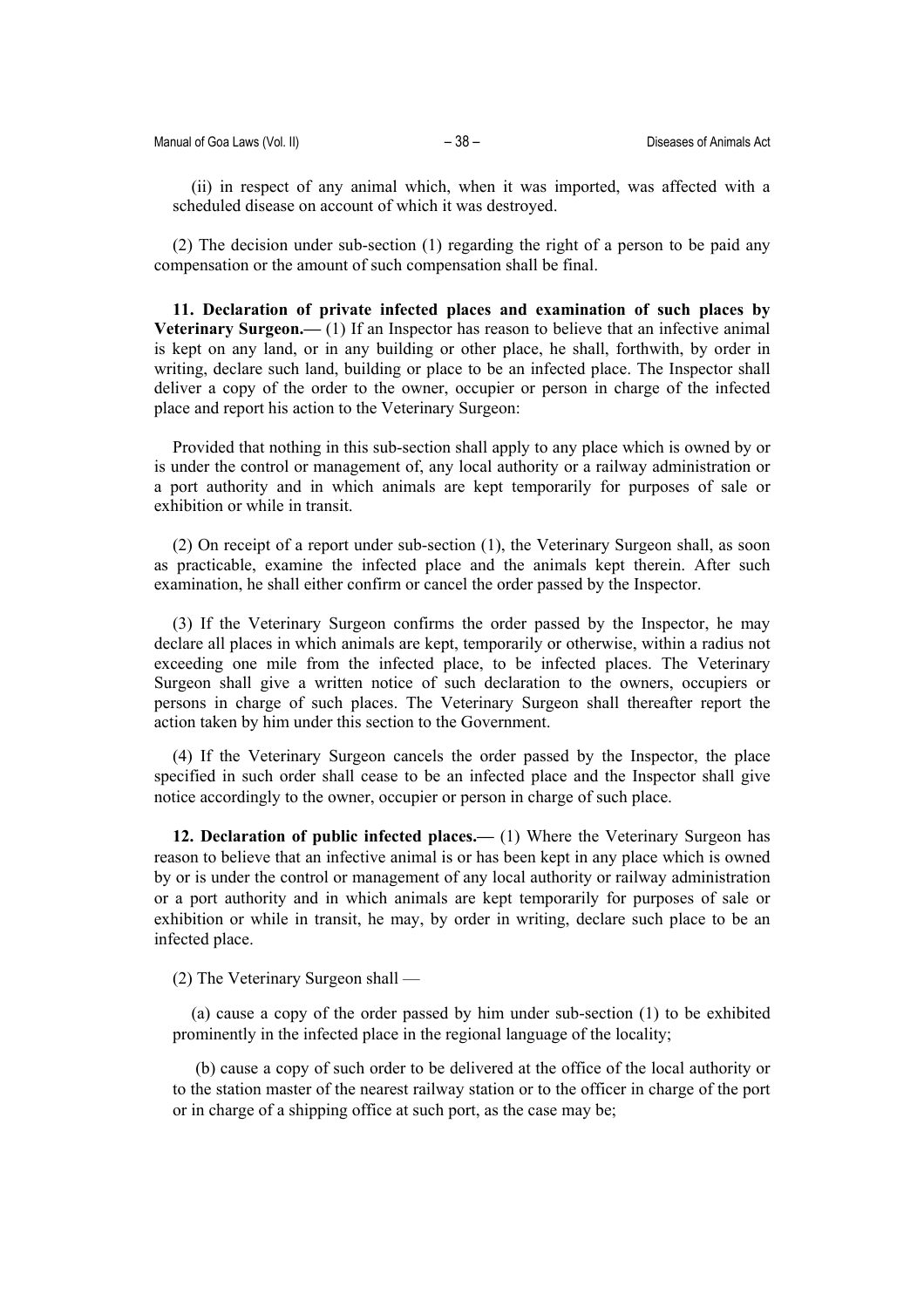(c) cause a copy of the order to be sent to the nearest police station; and

(d) forthwith report the action taken by him to the Government.

**13. Power of Government to declare infected areas.—** (1) The Government on receipt of the report may —

(a) confirm the declaration under sub-section (1) or (3) of section 11 or sub-section (1) of section 12, either with or without modification; or

(b) cancel any such declaration.

(2) Where the Government confirms any such declaration, either with or without modification, a notification shall be published in the Official Gazette defining the limits of the area to which the declaration with the modifications, if any, made therein, shall apply and declaring such area to be an infected area.

(3) The Government may, by notification in the Official Gazette, add to, amend, vary or rescind any notification published under sub-section (2) either on its motion or on a further report of the Veterinary Surgeon submitted to it.

(4) On publication of a notification under sub-section (2) or (3), any place declared by the Inspector or the Veterinary Surgeon to be an infected place and not included in the infected area as defined in such notification shall cease to be an infected place and the Inspector shall give notice accordingly to the owner, occupier or persons in charge of such place.

(5) The Inspector shall cause to be exhibited in some prominent place in the infected area and in the regional language thereof a copy of the notification issued under sub- -section  $(2)$  or  $(3)$ .

(6) Where the Government cancels any declaration referred to in sub-section (2), any place specified in such declaration shall cease to be an infected place and the Inspector shall give notice accordingly to all persons to whom copies of such declaration were delivered or on whom notices of such declaration were served.

(7) The Government may, subject to such conditions, if any, as it thinks fit, delegate all or any of its powers under this section to the Collector of a District; and thereupon all or, as the case may be, the relevant provisions of this section, shall apply in relation to such officer as they apply in relation to the Government.

**14. Removal of animals and other things from infected area or place prohibited without licence.**— (1) Where any area or place has been declared to be an infected area or place under the foregoing provisions, no person shall, while such a declaration remains in force, remove any infected animal, alive or dead, or any part of an animal or any feed, bedding or other thing used in connection with an animal, save in accordance with the conditions of a licence granted by the Inspector.

 (2) Nothing contained in sub-section (1) shall apply to the carriage by a railway, of any animal or thing referred to in that sub-section through an infected area or place: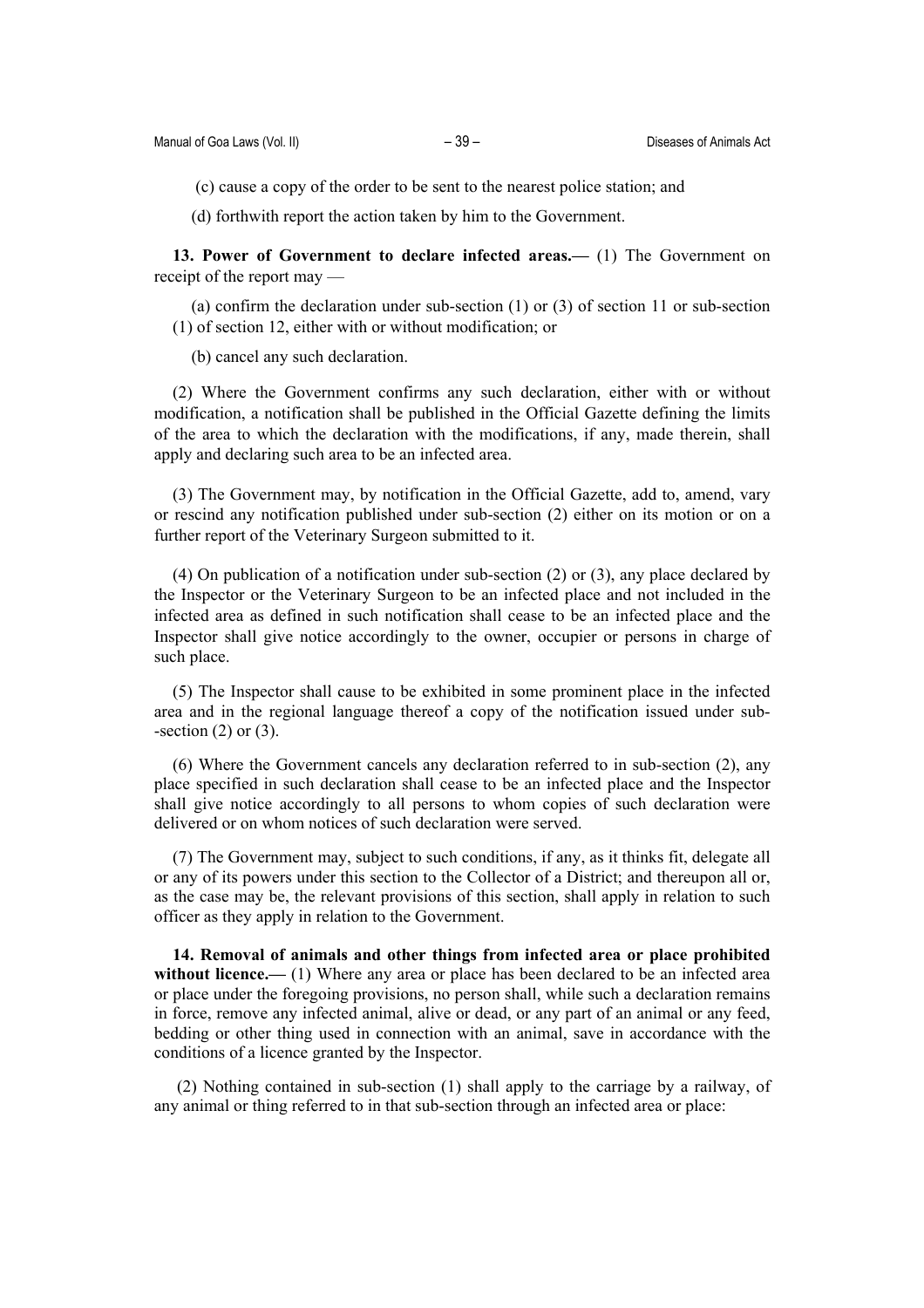| Manual of Goa Laws (Vol. II) |  |  |  |  |  |
|------------------------------|--|--|--|--|--|
|------------------------------|--|--|--|--|--|

Provided that where any such animal or thing, while in transit through an infected area or place, is unloaded therein, it shall not be removed therefrom save in accordance with the provisions of sub-section (1).

**15. Power to require animals, etc. to be brought to infected areas.—** Where any animal or thing referred to in section 14 is removed from an infected area or place otherwise than in accordance with the conditions of a licence granted under the said section 14, any Inspector or Police Office may require the owner or person in charge of such animal or thing to take to such area or place:

Provided that nothing in this section shall affect the powers of an Inspector under section 8 to deal with infective animals.

**16. Cleansing and disinfection of vessels and vehicles.—** (1) Every vessel or vehicle used by a common carrier for the transport of animal shall be cleansed and disinfected by him at such periods and in such manner as may be prescribed.

(2) The person in charge of every such vessel or vehicle shall, when required to do so by an Inspector, cause the vessel or vehicle to be taken to such place as the Inspector may direct and to stop and remain stationary for so long as may reasonably be necessary for the purpose of enabling the Inspector to inspect such vessel or vehicle. The Inspector may, after such inspection, if in his opinion the vessel or vehicle is not in a sanitary condition, require it to be cleansed and disinfected in the prescribed manner.

(3) Nothing in this section shall apply to the rolling stock of any railway.

**17. Power to require disinfection of infected premises, vessels or vehicles.—** Subject to such rules as may be prescribed, the Veterinary Surgeon may, by order in writing, require the owner, occupier or person in charge of any land, building or other place or of any vessel or vehicle in which an infective animal has been kept, to have such land, building, place, vessel or vehicle disinfected, and the internal fittings thereof and other things found therein or near thereto to be disinfected or destroyed in such manner and to such extent as may be specified in the order.

**18. Power of Veterinary Surgeon to hold post-mortem.—** Subject to such rules as may be prescribed, the Veterinary Surgeon may make or cause to be made a post-mortem examination of any animal which at the time of its death was, or is suspected to have been, infective, and for this purpose he may cause the carcass of such animal to be exhumed.

**19. Duty of certain persons to report scheduled diseases.—** Every owner or person in charge, and every Veterinary practitioner who has been called to treat an animal which he has reason to believe to be affected with a scheduled disease, shall forthwith report the fact to the Inspector having jurisdiction in the area.

**20. Duty of person in charge to isolate infected animals.—** Every owner or person in charge of an animal which he has reason to believe to be affected with a scheduled disease, shall keep that animal in a closed space separate from animals not so affected.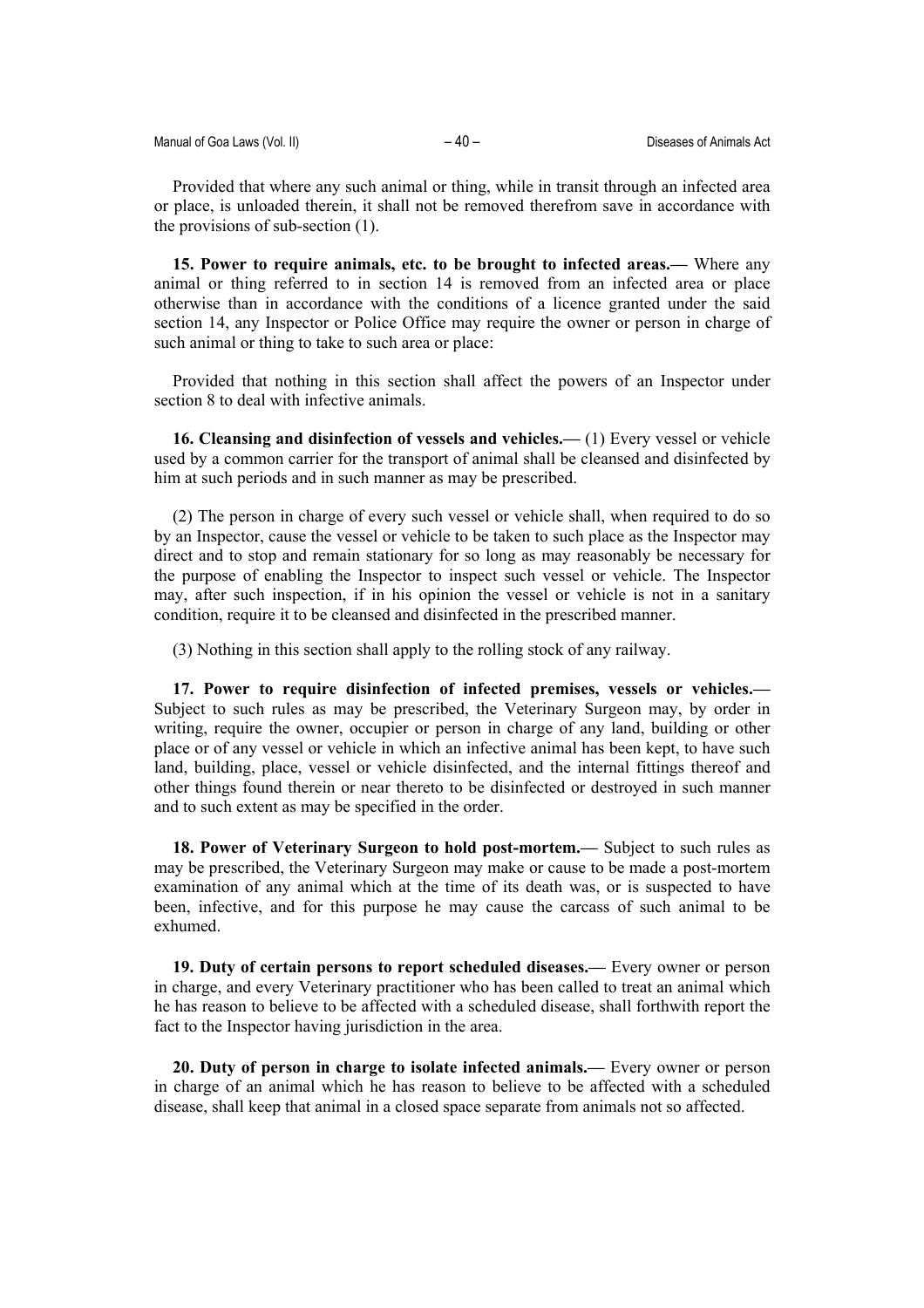**Explanation.—** "Closed space" for the purpose of this section means any place, enclosed in such manner, and situated at such distance, as to effectively prevent any animal affected with a scheduled disease from coming into contact with any animal not so affected, or any animal not so affected from coming into contact with an animal so affected.

**21. Keeping or grazing infective animals prohibited.—** No person shall keep or graze in open or unenclosed land to which other persons have a right of access for their animals, any animal which he knows to be infective.

**22. Bringing of infective animals in market, etc. prohibited.—** No person shall bring or attempt to bring into any market, fair, exhibition or other concentration of animals, any animal which he knows to be infective.

**23. Placing of carcass of infective animals in river, etc. prohibited.—** No person shall place or cause or permit to be placed in any river, lake, canal or other water or in the sea within such distance from the shore, as may be prescribed, the carcass or any part of the carcass of any animal which at the time of its death was infective or which was destroyed on account of its being infective or suspected to be infective.

**24. Disinterring without lawful authority, carcass of animal prohibited.—** No person shall, without lawful authority, disinter or cause to be disinterred the carcass or any part of the carcass of any animal which at the time of its death was infective or which was destroyed on account of its being infective or suspected to be infective.

**25. Powers of entry and inspection.—** Subject to such rules as may be prescribed, an Inspector may enter upon and inspect any land, building or other place or any vessel or vehicle for the purpose of exercising the powers and performing the duties conferred or imposed on him by or under this Act.

**26. Enforcement of orders and recovery of expenses.—** (1) Whereby any notice, requisition or order made under this Act or under any rule or notification issued thereunder, any person is required to take any measures or to do anything in respect of any property owned or occupied by him or in his charge, a reasonable time shall be specified in such notice, requisition or order within which such measures shall be taken or such things shall be done, as the case may be.

(2) If such measures are not taken or such thing is not done within the time so specified, the authority issuing the notice, requisition or order, may cause the measures to be taken or the thing to be done at the cost of the person concerned.

(3) The cost of any measures taken or thing done under sub-section (2) shall be recoverable from the person concerned in the manner provided by the Code of Criminal Procedure, 1898 (V of 1898) for the recovery of fines imposed by a Court as if such cost were a fine imposed by a Court.

**27. Power of Inspector to decide whether or not animal is infective.—** If any question arises under this Act whether or not an animal is an infective animal,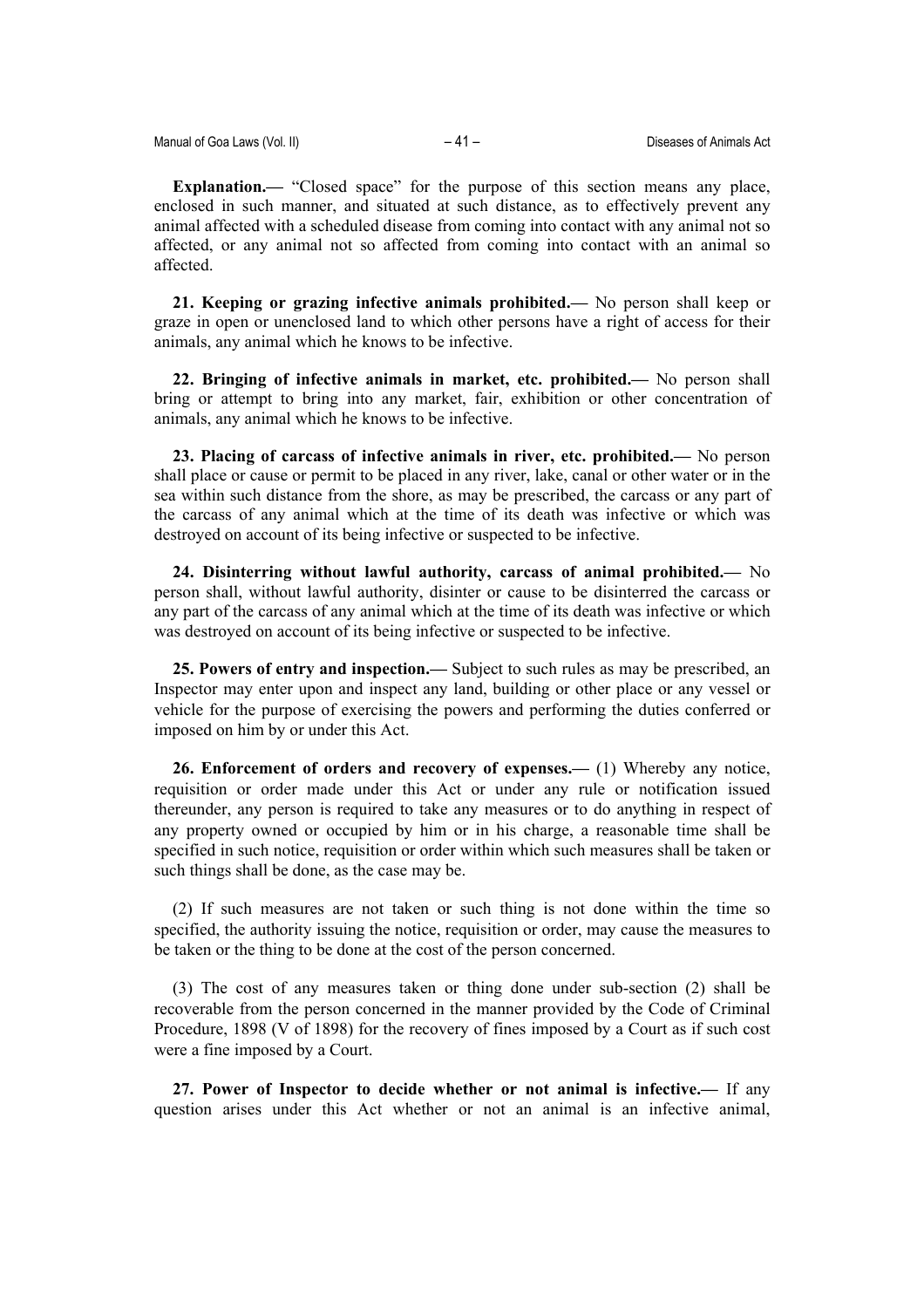the question shall be decided by the Veterinary Surgeon and his decision shall be final.

# **28. Penalties.—** Whoever,—

(i) fails to comply with or contravenes the terms of any notification issued under section 5, or fails to carry out any requisition made or directions given, by or under the said section, or

(ii) fails to carry out any direction specified in, or contravenes the terms of, any notification issued under section 6 or imports any animal in contravention of the provisions of sub-section (2) thereof, or

(iii) fails to feed or look after the upkeep of the animal under sub-section (4) of section 7 or fails to produce the permit under sub-section (5) thereof, or

(iv) fails to comply with an order made by an Inspector under sub-section (1) of section 8, or

(v) removes any animal or thing from an infected area or place in contravention of the provisions of section 14, or

(vi) fails to comply with any direction given by an Inspector or a Police Officer under section 15, or

(vii) fails to cleanse or disinfect any vessel, or vehicle used for removing animals in the manner prescribed as required under sub-section (1), or fails to cause any vessel or vehicle to stop and remain stationary when required to do so under sub-section (2), of section 16, or

(viii) fails to comply with an order made by a Veterinary Surgeon under section 17, or

(ix) fails to report that an animal is infective as required by section 19, or

(x) fails to keep an infective animal separate as required by section 20, or

(xi) keeps or grazes any animal which he knows to be infective in contravention of the provisions of section 21, or

(xii) brings or attempts to bring any animal which he knows to be infective in contravention of the provisions of section 22, or

(xiii) disinters or causes to be disinterred the carcass or any part of the carcass of any animal which at the time of its death was infective or was destroyed on account of its being infective or suspected to be infective in contravention of the provisions of section 24,

shall, on conviction, be punished in the case of a first conviction with fine which may extend to one hundred rupees, and in the case of a second or subsequent conviction whether under the same or any other clause of this section, with simple imprisonment for a term which may extend to three months, or with fine which may extend to five hundred rupees or with both.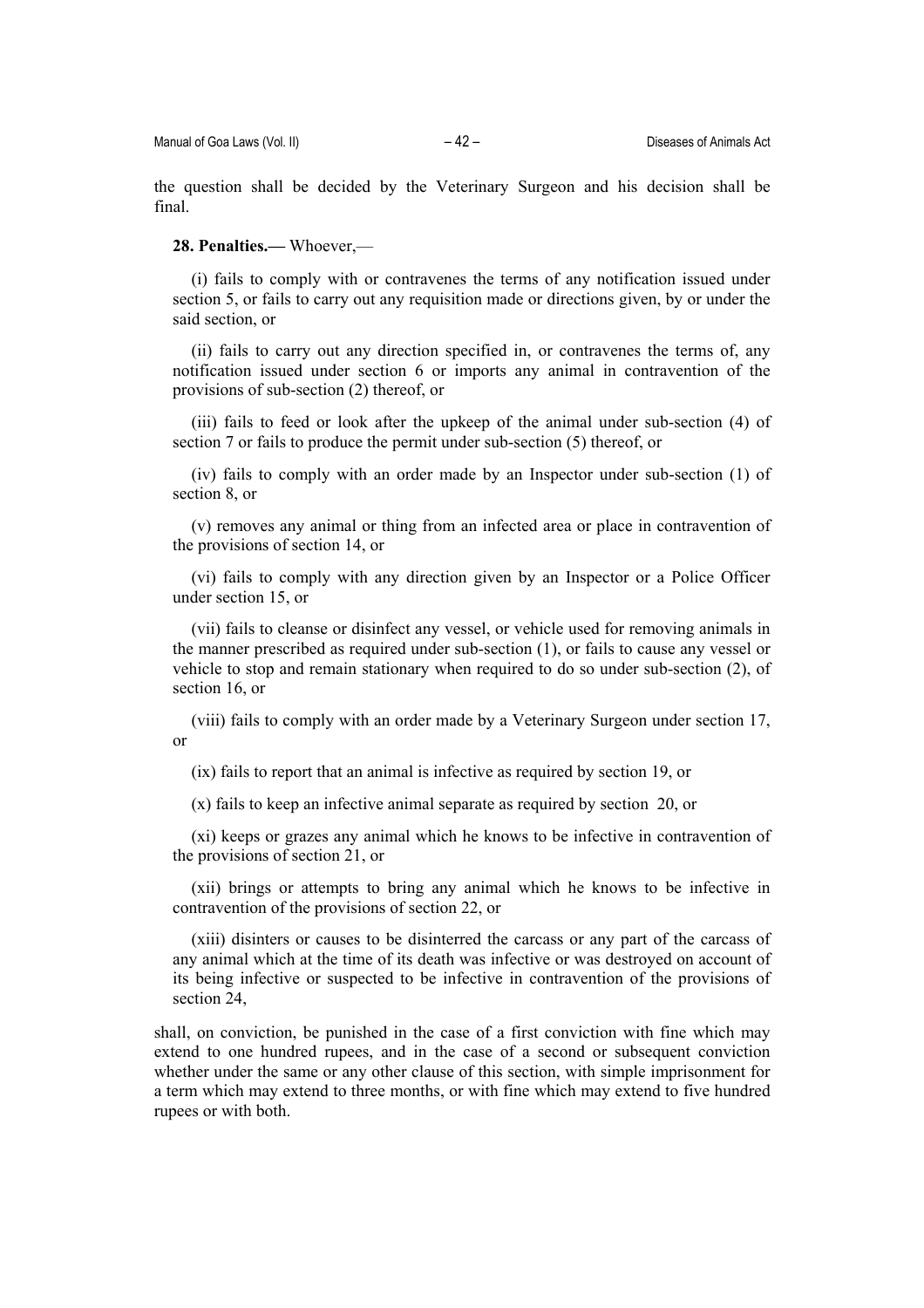**29. Penalty for placing carcass of infective animal in river, etc.—** Whoever places or causes or permits to be placed in any river, lake, canal or other water or in the sea within such distance from the shore, as may be prescribed, the carcass or any part of the carcass of any animal which at the time of its death was infected or which was destroyed on account of its being infective or suspected to be infective, in contravention of the provisions of section 23, shall, on conviction, be punished, in the case of a first conviction with imprisonment for a term which may extend to six months, or with fine which may extend to one hundred rupees, or with both, and in the case of a subsequent conviction with imprisonment for a term which may extend to six months, or with fine which may extend to five hundred rupees, or with both.

**30. Penalty for vexatious entry, inspection and seizure.—** (1) Whoever, being an Inspector or a Veterinary Surgeon, appointed under this Act, vexatiously and unnecessarily enters or inspects any land, building or other place or any vessel or vehicle or seizes or detains any animal shall, on conviction, be punished with imprisonment for a term which may extend to six months, or with fine which may extend to five hundred rupees, or with both.

(2) No prosecution under this section shall be instituted after the expiry of three months from the date on which the offence has been committed.

**31. Officers bound to assist Inspectors and Veterinary Surgeons.—** All Village Officers and all officers of the departments of revenue, agriculture and veterinary shall be bound**—**

(a) to give immediate information to the Veterinary Surgeon and Inspector having jurisdiction in the area regarding the prevalence of a scheduled disease among animals in the area,

(b) to take all necessary measures to prevent the spread of disease, and

(c) to assist the Veterinary Surgeon and Inspector to carry out the provisions of this Act.

**32. Powers of arrest and seizure.—** (1) Any police officer, not below the rank of sub-inspector, may, without an order from a Magistrate and without a warrant, arrest any person for whose arrest a requisition has been received from an Inspector or a Veterinary Surgeon, provided that the requisition specifies the person to be arrested, and the offence punishable under this Act in which such person has been concerned.

(2) Such police officer may seize any animal in respect of which an offence has been committed, and shall without delay obtain the orders of a Judicial Magistrate for its custody.

**33. Jurisdiction of Magistrate.—** No Magistrate, other than a Judicial Magistrate of the First Class or a Judicial Magistrate of the Second Class, especially empowered in this behalf by the Government, shall try any offence punishable under this Act.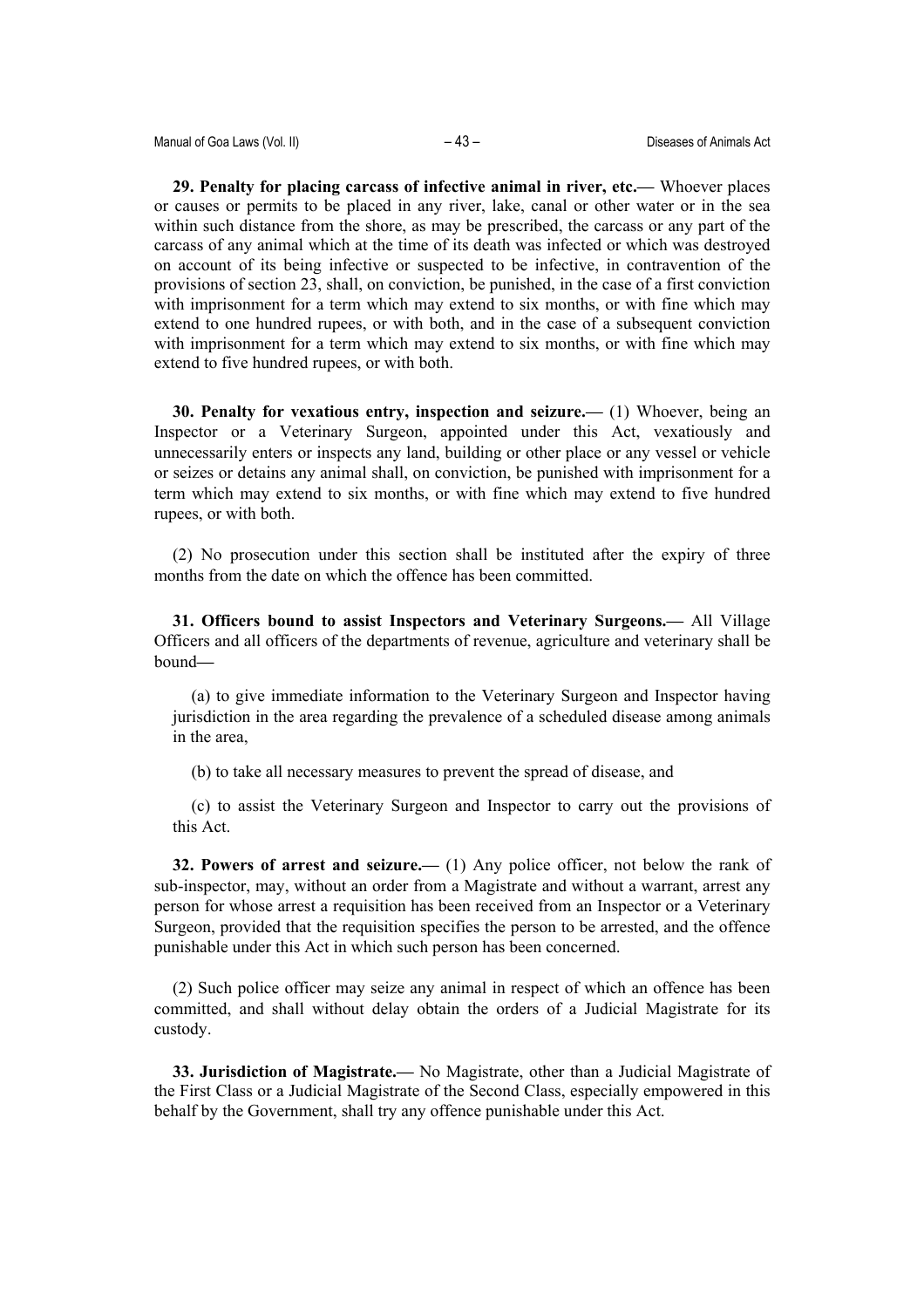**34. Bar of claim to compensation.—** No person shall, except as provided for in section 10, be entitled to any compensation on account of the destruction of any animal or thing under the Act or of any loss, injury or inconvenience caused to him by reason of anything lawfully done under this Act.

**35. Officers to act subject to orders of the Government.—** All officers shall exercise the powers and perform the duties conferred and imposed on them by or under this Act in accordance with such orders not inconsistent with the provisions of this Act, as the Government may from time to time make.

**36. Protection of action taken under this Act.—** No suit, prosecution or other legal proceeding shall lie against any person for anything which is in good faith done or intended to be done under this Act or the rules made under this Act.

**37. Power to make rules.—** (1) The Government may make rules for the purpose of carrying into effect the provisions of this Act.

(2) In particular and without prejudice to the generality of the foregoing provisions, such rules may be made for all or any of the following matters, namely:

(i) the manner of marking animals under sub-section (1), and the manner of serving or publishing notices under sub-section (2) of section 5;

(ii) the manner of marking animals under sub-section (2), the period of detention under sub-section (3), the amount of fee for the vaccination and marking of animals under sub-section (4) and the form of permit under sub-section (5), of section 7;

(iii) the test to which an animal may be submitted under sub-section (1) and the manner in which an animal may be dealt with under sub-section (2) of section 9;

(iv) the manner in which compensation shall be determined under section 10;

(v) the period at which and the manner in which the vessels and vehicles shall be cleansed and disinfected under section 16;

(vi) for disinfecting land, building or other place or vessel or vehicle under section 17;

(vii) the making of post-mortem examinations under section 18;

(viii) the distance from the shore within which carcasses shall not be placed under section 23;

(ix) for regulating the powers of an Inspector under section 25.

(3) In making a rule under sub-section (1) or sub-section (2), the Government may provide that a breach thereof shall be punishable with fine which may extend in the case of a first conviction to Rs. 50/- and in the case of a second or subsequent conviction to Rs. 100/-.